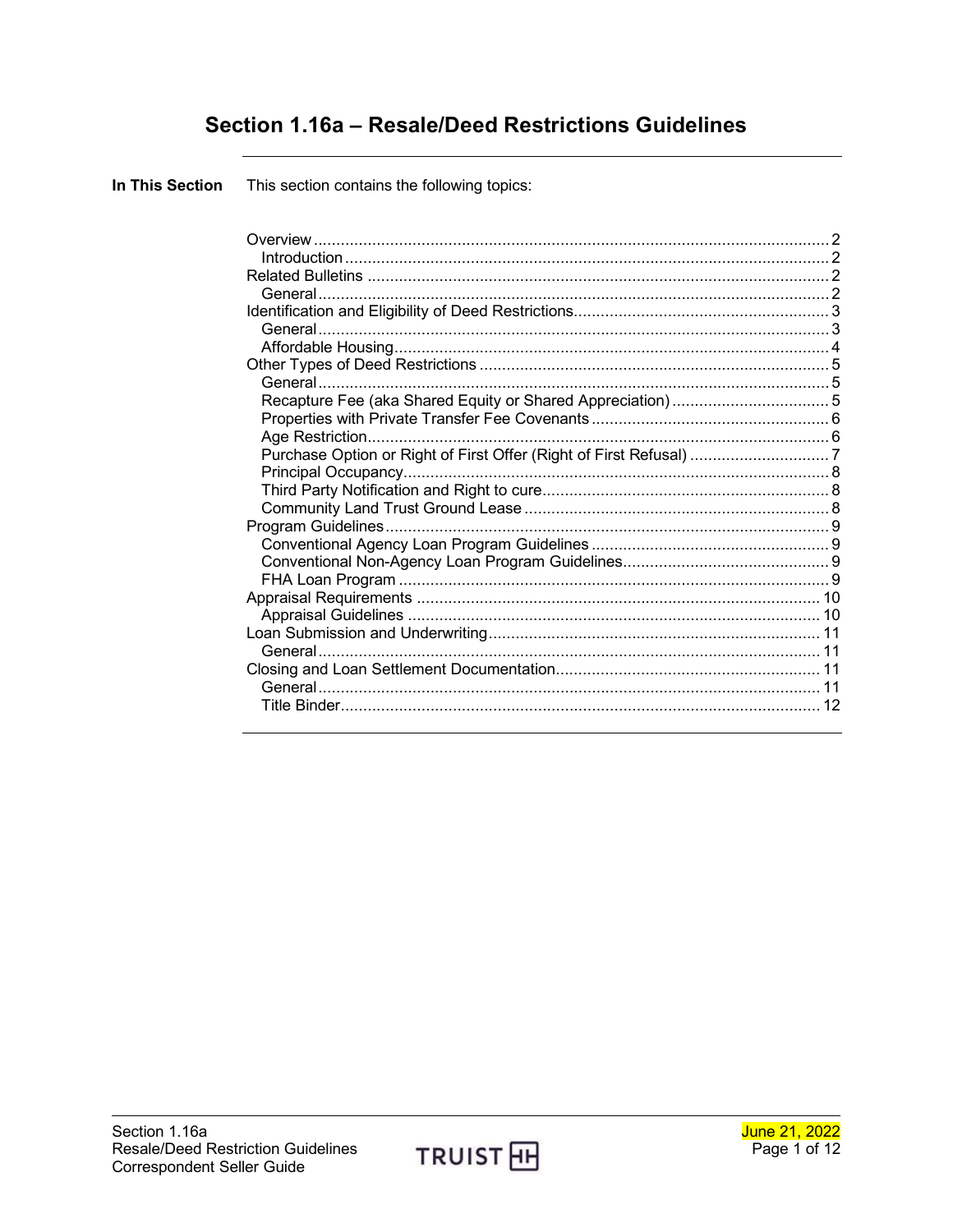<span id="page-1-1"></span><span id="page-1-0"></span>

| Introduction | • A deed restriction is a rule affecting the future transferability of real property. A |
|--------------|-----------------------------------------------------------------------------------------|
|              | deed restriction is a form of a covenant affecting the property; meaning, they are      |
|              | contained in documents recorded in the appropriate land records, and will               |
|              | generally "run with the land" so as to bind all future owners of such property.         |

- There are a variety of different deed restrictions that can be attached to a property, and commonly exist for purposes such as: providing affordable housing, limiting the pool of potential occupants (age, income, or occupancy type, etc.), or ensuring that the governing entity maintains control of the resale process.
- Those deed restrictions specifically addressed in this document that reflect "Acceptable" are the only deed restrictions permitted by Truist.
- Acceptable deed restrictions must not impair the lender's ability to take interim title in the event of foreclosure or deed-in-lieu of foreclosure, or violate any Fair Lending or privacy laws.
- The guidelines outlined in this document apply to all Truist non-Agency loan programs. For Agency loan programs guidance, see the "Properties with Resale Restrictions" topic outlined in [Section 2.01 Agency Loan Programs o](https://www.truistsellerguide.com/manual/cor/products/cagency.pdf)f the *Correspondent Seller Guide*.

#### <span id="page-1-2"></span>**Related Bulletins**

<span id="page-1-3"></span>**General** Related bulletins are provided below in PDF format. To view the list of published bulletins, select the applicable year below.

- [2022](http://www.truistsellerguide.com/manual/cor/bulletins/Related%20Bulletins/2022/CDeedRestrictions2022.pdf)
- [2020](http://www.truistsellerguide.com/manual/cor/bulletins/Related%20Bulletins/2020/CDeedRestrictions2020.pdf)
- [2018](http://www.truistsellerguide.com/manual/cor/bulletins/Related%20Bulletins/2018/CDeedRestrictions2018.pdf)
- [2017](http://www.truistsellerguide.com/manual/cor/bulletins/Related%20Bulletins/2017/CDeedRestrictions2017.pdf) • [2016](http://www.truistsellerguide.com/manual/cor/bulletins/Related%20Bulletins/2016/CDeedRestrictions2016.pdf)

**Note**: There were no bulletins published in 2019

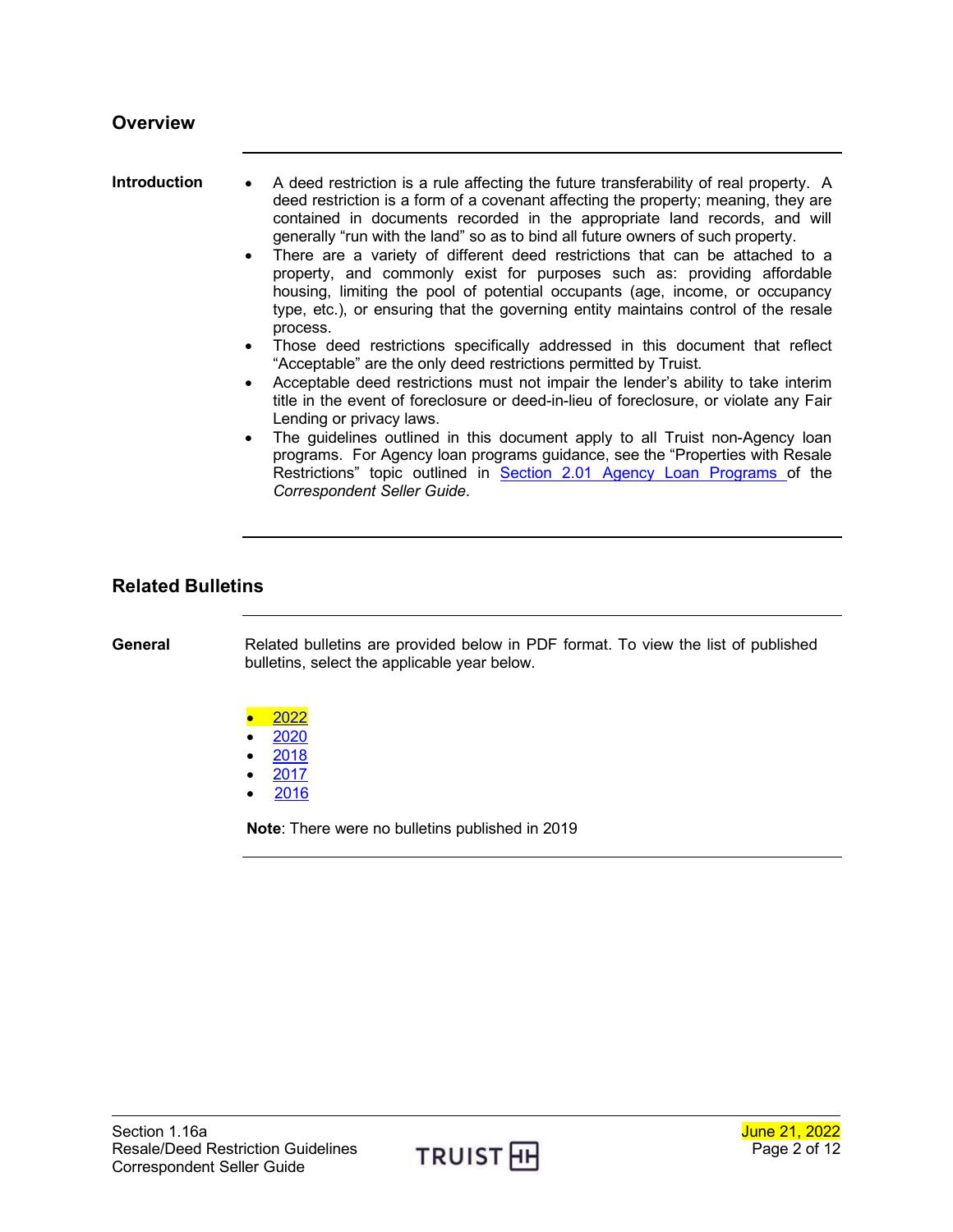## <span id="page-2-0"></span>**Identification and Eligibility of Deed Restrictions**

- <span id="page-2-1"></span>**General** • The effective language creating a deed restriction exists in **recorded** documents, such as a Deed, or a Declaration of Covenants (sometimes referred to as a CCR ("Covenants, Conditions and Restrictions"), ECR ("Easements, Conditions and Restrictions") or similar document).
	- Any recorded document should be specifically referenced in the Title Commitment, in Schedule B – Section II.
	- The restrictive covenants may be referenced in the deed, but most likely will not be fully described in this document.
	- References to deed restrictions may be found in non-recorded documents such as an appraisal or a municipality's affordable dwelling unit program guidelines. While these are useful in identifying recorded deed restrictions, non-recorded versions are *not sufficient* for purposes of Truist's guidelines.
	- The title company must provide affirmative coverage that any present or future violation of the restrictive covenants and conditions will not result in forfeiture or reversion of title. This is typically provided in an ALTA 9 Endorsement or its equivalent.

Reference: See the Closing Documentation topic subsequently provided in this document for additional guidance on title policy endorsement.

- The deed restriction **must not** impair or otherwise restrict Truist's legal rights, in the event of a default (or cure thereof), foreclosure, deed-in-lieu of foreclosure or any other default measure.
- The declarations **must not** contain any provisions that would require the first mortgage holder to send a notice of default or foreclosure to any third party including the zoning authority or local jurisdiction (aka right to "cure" which is deemed a violation of federal privacy laws);

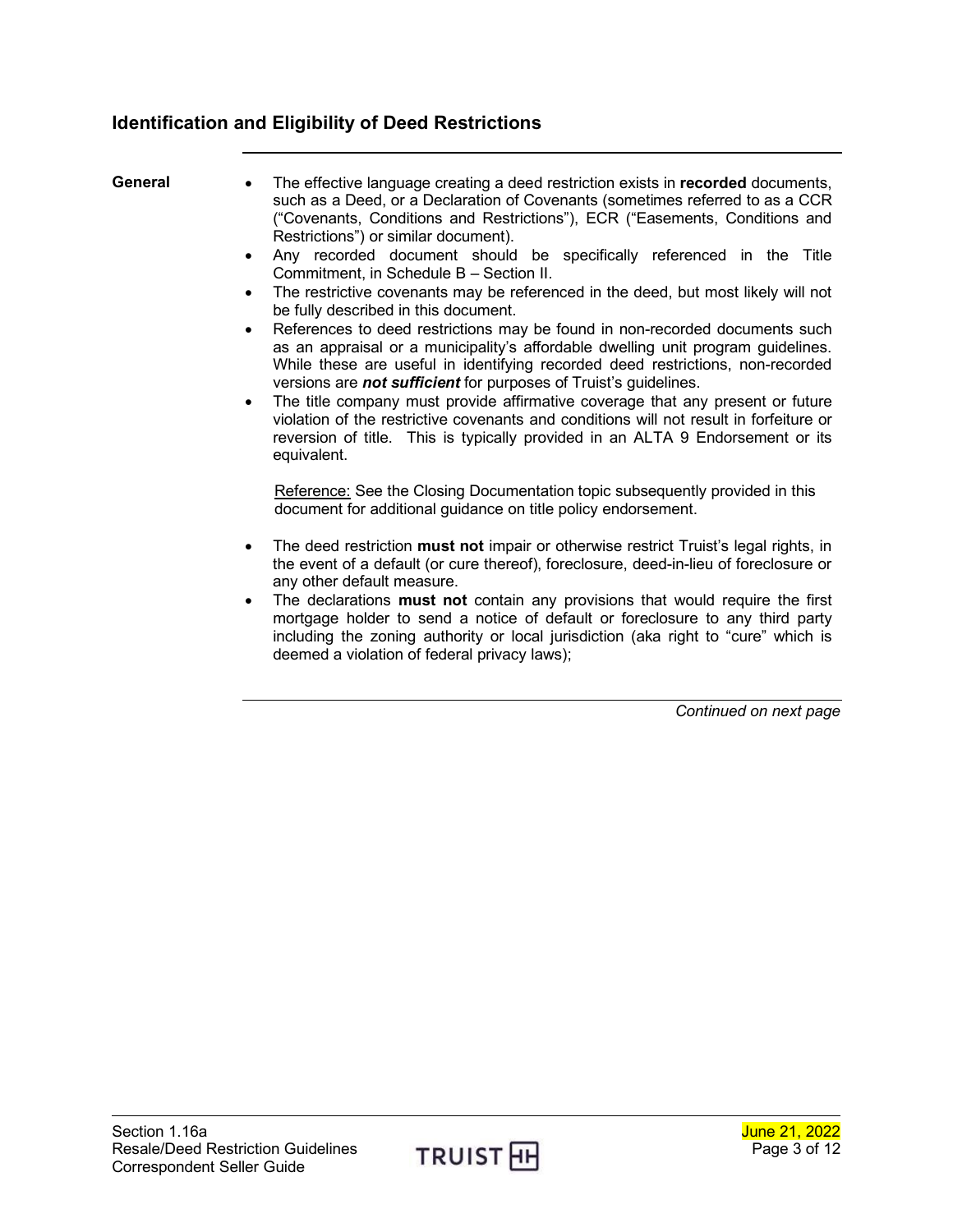### **Identification and Eligibility of Deed Restrictions,** Continued

#### <span id="page-3-0"></span>**Affordable Housing**

- Affordable Dwelling Units (ADU) or Moderately Priced Dwelling Units (MPDU) are properties where a deed restriction is imposed as a means of providing affordable housing.
	- These restrictions may involve controls either on the sale price or controls on the borrower's income and MUST only affect the property for a set period of time.

Examples of language:

- *"These units are reserved as affordable home ownership units in accordance with the income limits set forth such that the eligible purchaser's household income is 80% of the Area Median Income ("AMI") as determined by the U.S. Department of Housing and Urban Development ("HUD")"; or*
- *"During the "control period", units must not be sold or the mortgage or deed of trust note refinanced for an amount in excess of the maximum sales price*  established in accordance with the County Code. *calculation for the units will be made in accordance with the change in the cost of living as measured by the Consumer Price Index for this MSA as published by the U.S Department of Labor."*
- ADUs are acceptable when they meet program-specific first mortgage guidelines subsequently presented in this document, *and* all of the following requirements:
	- The source of the restrictive covenant is available in the public land records;
	- The restrictive covenant is administered by an authorized governmental entity with procedures for screening and processing applicants;
	- Restricted units must have effective resale controls for a fixed period of time;
	- The declarations MUST NOT contain any provisions that would require the first mortgage holder to send a notice of default or foreclosure to any third party including the zoning authority or local jurisdiction (aka right to "cure" which is deemed a violation of federal privacy laws); and
	- The terms of any deed restrictions provide that the lender (its successors and/or assigns) is exempt from any binding effect in the event the lender takes interim title by foreclosure, deed-in-lieu of foreclosure, or other default measure.
	- The number or percentage of restricted units in the subdivision or project must not exceed 30% of the total number of units.
	- Properties located in a Condominium project, the presale requirements are applied separately to the restricted units and the non-restricted units.

**Note**: If the subject property is located in a PUD or community which offers affordable dwelling units , but documentation indicates that is it not an affordable dwelling unit (i.e., is not bound by the ADU restrictions), then the above guidelines do not apply.

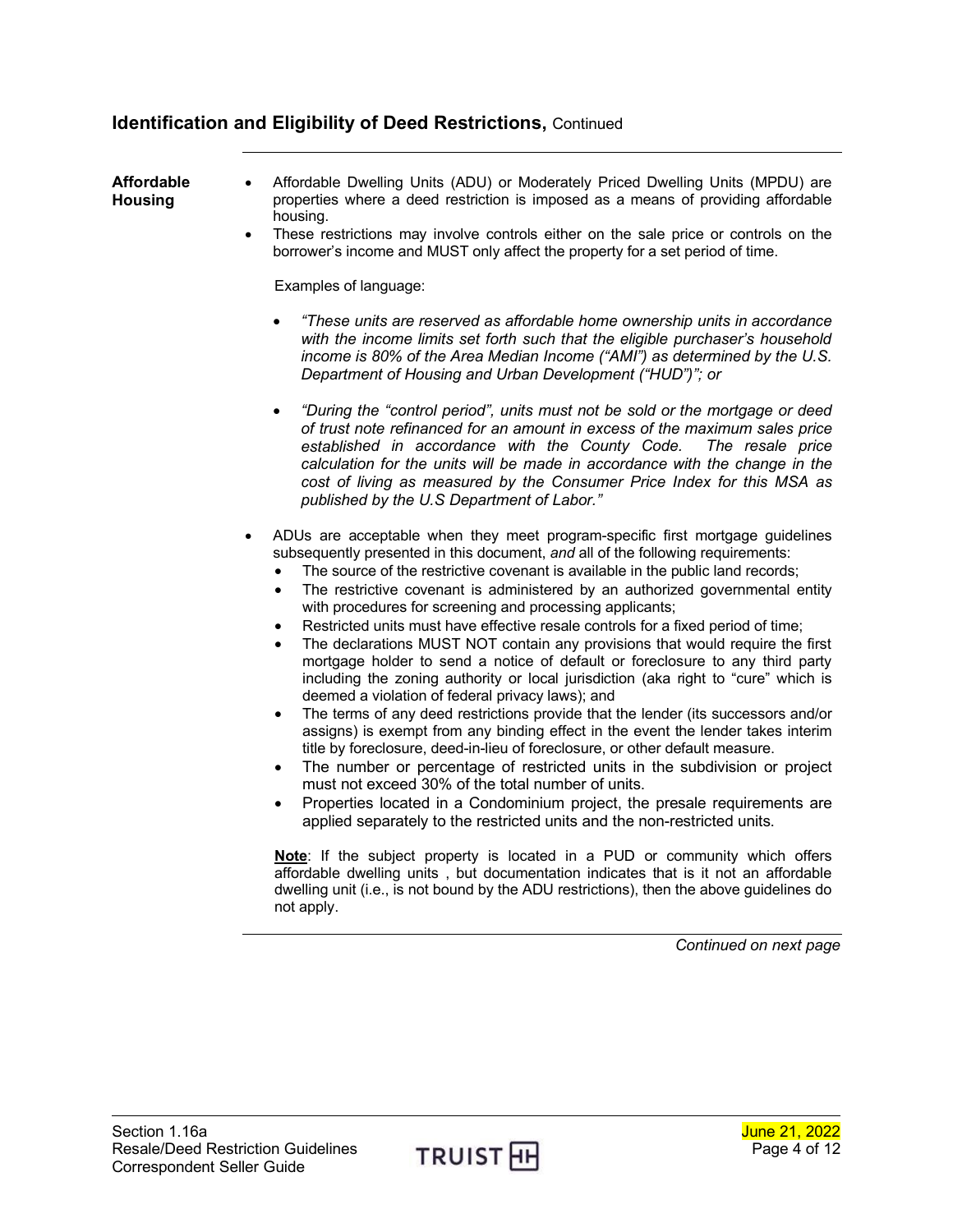## <span id="page-4-0"></span>**Other Types of Deed Restrictions**

<span id="page-4-2"></span><span id="page-4-1"></span>

| General                                                                                   | In some cases, there may be more than one deed restriction found in the<br>$\bullet$<br>recorded documents; that is, if the property is an ADU, there may also be other<br>deed restrictions in place.<br>ALL deed restrictions present must be acceptable in order to be eligible for<br>$\bullet$<br>closing.<br>Examples of other common deed restrictions include, but are not limited to, these<br>$\bullet$<br>outlined in this topic.                                                                                                                                                                                                                                                                                                                                                                                                                                                                                                       |
|-------------------------------------------------------------------------------------------|----------------------------------------------------------------------------------------------------------------------------------------------------------------------------------------------------------------------------------------------------------------------------------------------------------------------------------------------------------------------------------------------------------------------------------------------------------------------------------------------------------------------------------------------------------------------------------------------------------------------------------------------------------------------------------------------------------------------------------------------------------------------------------------------------------------------------------------------------------------------------------------------------------------------------------------------------|
| <b>Recapture Fee</b><br>(aka Shared<br><b>Equity or</b><br><b>Shared</b><br>Appreciation) | Recapture Fee (aka share equity or shared appreciation) provides for a<br>$\bullet$<br>municipality or locality to collect a one-time fee from the owner in order to<br>continue providing affordable housing in the community.<br>Example of language:<br>"For the first sale of the unit after the expiration of the resale control period, the<br>owner must make a payment to the Authority in the amount of fifty percent (50%)<br>of the net sales proceeds.<br>Acceptable when it meets program-specific first mortgage guidelines<br>$\bullet$<br>subsequently presented in this document and affects only a percentage of the<br>net proceeds.<br>Recapture fees are acceptable only when it affects a percentage of the net<br>$\bullet$<br>proceeds and calculated as a percentage of the net proceeds from the sale of<br>the property.<br>They are not acceptable when the recapture fees are a percentage of the entire<br>$\bullet$ |
|                                                                                           | sales price.                                                                                                                                                                                                                                                                                                                                                                                                                                                                                                                                                                                                                                                                                                                                                                                                                                                                                                                                       |

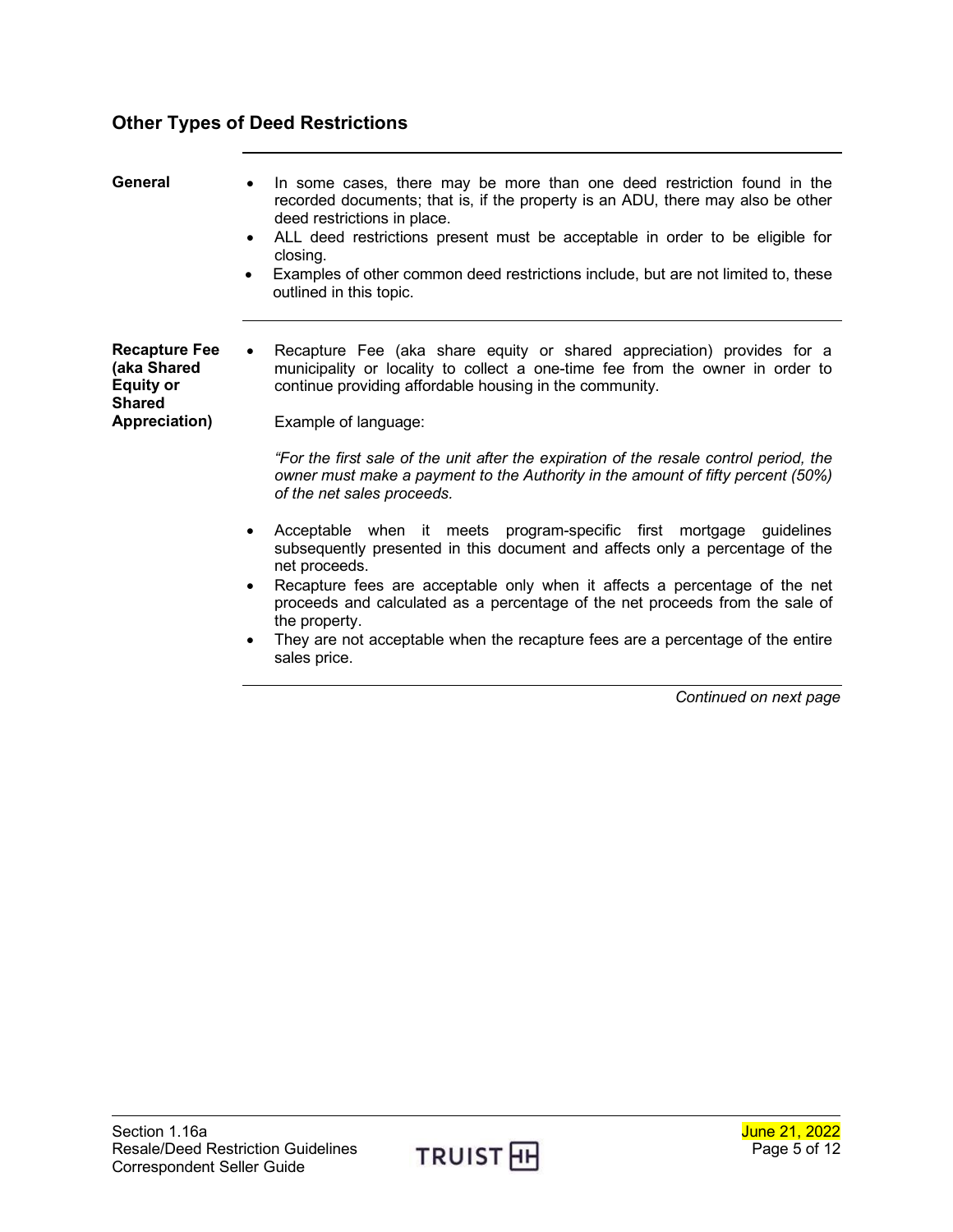## **Other Types of Deed Restrictions, Continued**

<span id="page-5-1"></span><span id="page-5-0"></span>

| <b>Properties with</b><br><b>Private</b><br><b>Transfer Fee</b><br><b>Covenants</b> | In accordance with a regulation issued by the Federal Housing Finance Agency<br>on March 16, 2012, and codified at 12 CFR Part 1228 (the "Private Transfer Fee<br>Regulation"), Truist will not originate mortgages on properties encumbered by<br>private transfer fee covenants, regardless of whether those covenants were<br>created on or after February 8, 2011, unless permitted by the Private Transfer<br>Fee Regulation. |
|-------------------------------------------------------------------------------------|------------------------------------------------------------------------------------------------------------------------------------------------------------------------------------------------------------------------------------------------------------------------------------------------------------------------------------------------------------------------------------------------------------------------------------|
|                                                                                     | Note: The Private Transfer Fee Regulation excludes private transfer fees paid to<br>homeowner associations, condominiums, cooperatives, and certain tax-exempt<br>organizations that use private transfer fee proceeds to benefit the property. Fees<br>that do not directly benefit the property are subject to the rule, and would<br>disqualify mortgage from being used as collateral for Federal Home Loan Bank<br>advances.  |
| <b>Age Restriction</b>                                                              | An Age Restricted Community is an age-related restriction imposed by a builder,<br>developer, homeowner's association, or an authorized government entity.<br>Example of Language:<br>"The units are intended for the housing of persons 55 years of age and older<br>and are intended to be consistent with and are set forth in order to comply with                                                                             |
|                                                                                     | the Fair Housing Act."<br><b>Acceptable</b> when it meets program-specific first mortgage guidelines<br>subsequently presented in this document and this type of development or<br>condominium project is common and typical for the market area (as noted on the<br>appraisal).                                                                                                                                                   |

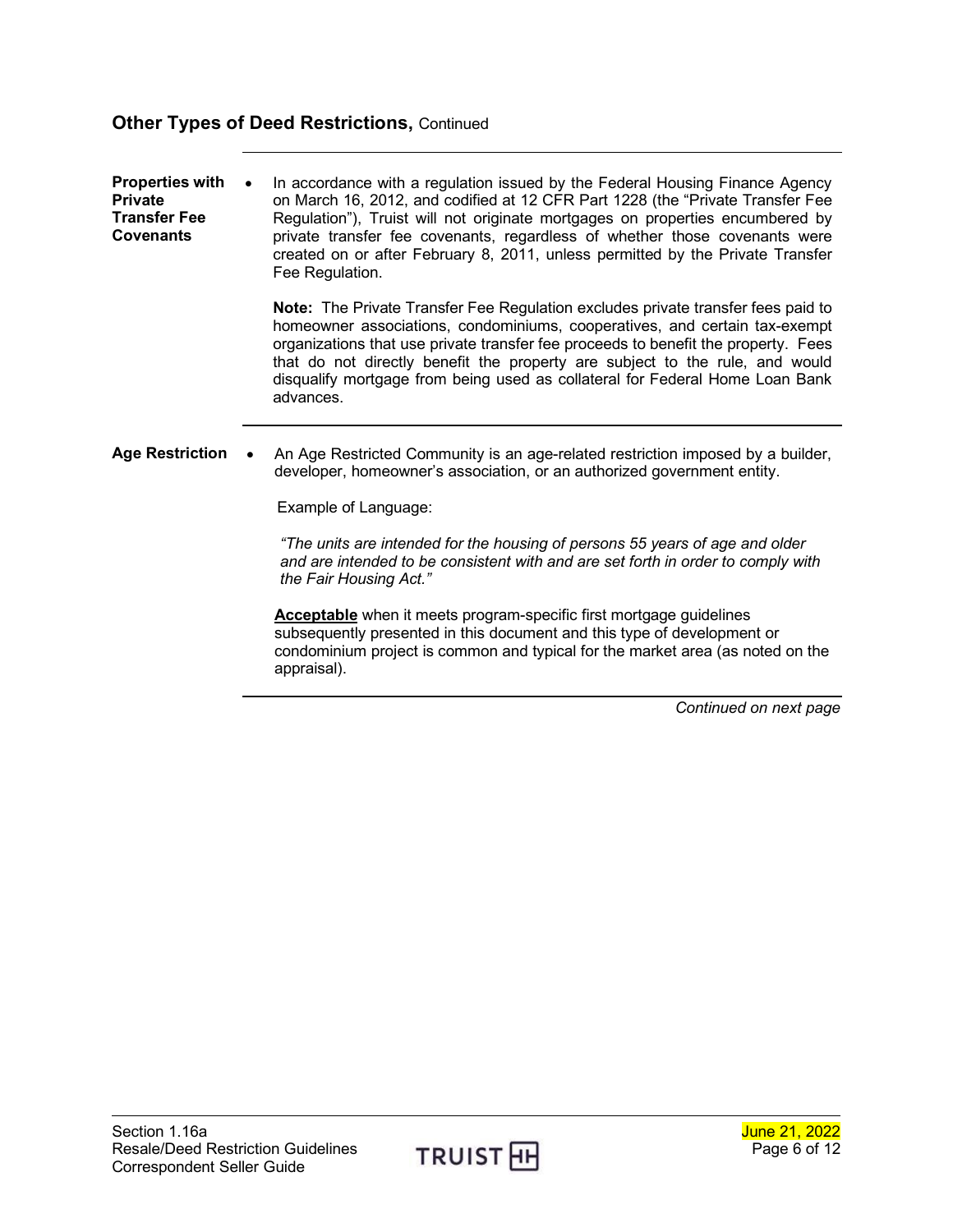### **Other Types of Deed Restrictions,** Continued

<span id="page-6-0"></span>**Purchase Option or Right of First Offer (Right of First Refusal)** • Purchase Option or Right of First Offer (Right of First Refusal) requires that the owner must offer any transfer of title exclusively through the governing locality or housing agency, or other third party, including the prior transfer or HOA. Example of language:

> *"No unit owner may convey, sell, lease, give, encumber, or transfer title to a unit owner by him, except as otherwise herein provided, without the approval of the Board of Directors of the Association. The Association reserves the right of first refusal on any such proposed sale, transfer, or encumbrance and shall be given thirty (30) days' written notice in which to make its election"*

- **Acceptable** when it meets program-specific first mortgage guidelines subsequently presented in this document, **and** the terms of the restriction provide that the lender (its successors and/or assigns) is exempt from any binding effect in the event the lender takes interim title by foreclosure, deed-inlieu of foreclosure, or other default measure.
- The holder of the right of first refusal (jurisdiction or governing authority) must exercise its rights to purchase the property within ninety-(90) days of the notification of the intent to sell.

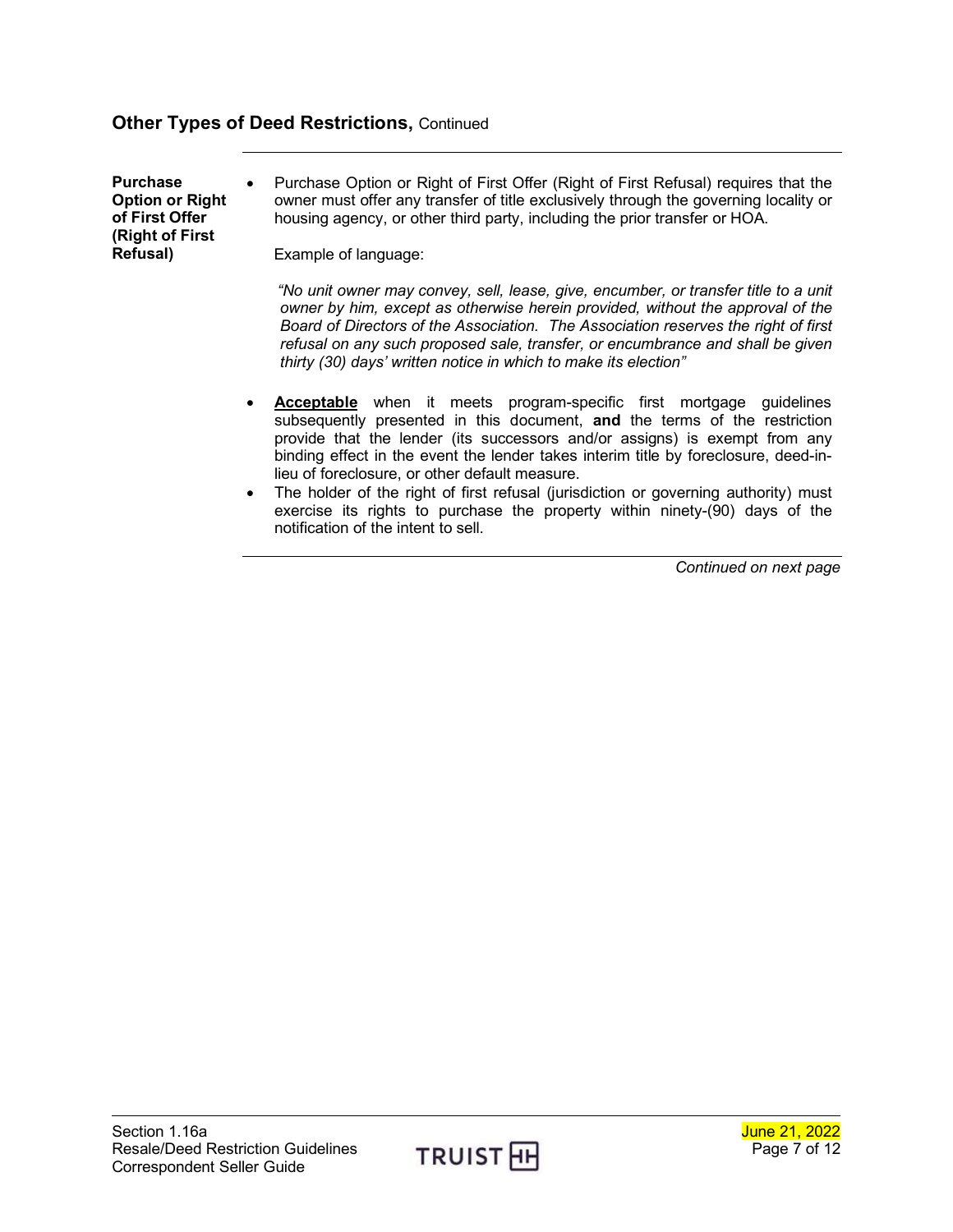## **Other Types of Deed Restrictions, Continued**

<span id="page-7-1"></span><span id="page-7-0"></span>

| <b>Principal</b><br>Occupancy                                         | Principal Occupancy provides that any owner/transferee must occupy the<br>$\bullet$<br>property as their principal residence and must not rent, lease or permit exclusive<br>occupancy to any other party.                                                                                                                                                                                                                                                                               |
|-----------------------------------------------------------------------|------------------------------------------------------------------------------------------------------------------------------------------------------------------------------------------------------------------------------------------------------------------------------------------------------------------------------------------------------------------------------------------------------------------------------------------------------------------------------------------|
|                                                                       | Example of language:                                                                                                                                                                                                                                                                                                                                                                                                                                                                     |
|                                                                       | "During the control period, the owner must occupy the home. The unit may not<br>be rented out."                                                                                                                                                                                                                                                                                                                                                                                          |
|                                                                       | <b>Acceptable</b> when it meets program-specific first mortgage guidelines<br>subsequently presented in this document, and the terms of the restriction provide<br>that the lender (its successors and/or assigns) is exempt from any binding effect<br>in the event the lender takes interim title by foreclosure, deed-in-lieu of<br>foreclosure, or other default measure.                                                                                                            |
| <b>Third Party</b><br><b>Notification and</b><br><b>Right to cure</b> | This deed restriction involves a requirement for the lender to provide notification<br>to the governing authority of any delinguency or default.                                                                                                                                                                                                                                                                                                                                         |
|                                                                       | Example of language:                                                                                                                                                                                                                                                                                                                                                                                                                                                                     |
|                                                                       | "During the control period, all lenders or other parties who have or may seek to<br>place a lien on any of the units shall provide to the County, or their successors,<br>written notice of any delinquency or default under any mortgage, deed of trust, or<br>other instrument or agreement that may permit a lien to be filed against any of<br>the units, and shall offer the County at least sixty (60) days in which to cure any<br>such delinquency or default ("Right to Cure")" |
|                                                                       | Not acceptable - this restriction violates privacy laws.                                                                                                                                                                                                                                                                                                                                                                                                                                 |
| <b>Community</b><br><b>Land Trust</b><br><b>Ground Lease</b>          | The ground lease includes provisions that require the continued use of the<br>$\bullet$<br>property for low-income and moderate income housing. These are a form of<br>shared equity or shared appreciation.<br>Restrictive language is similar to an Affordable or Moderately Priced dwelling, by<br>$\bullet$<br>restricting the sales price or the borrower's income.                                                                                                                 |

<span id="page-7-2"></span>• **Not Acceptable** – Truist does not permit Community Land Trust properties.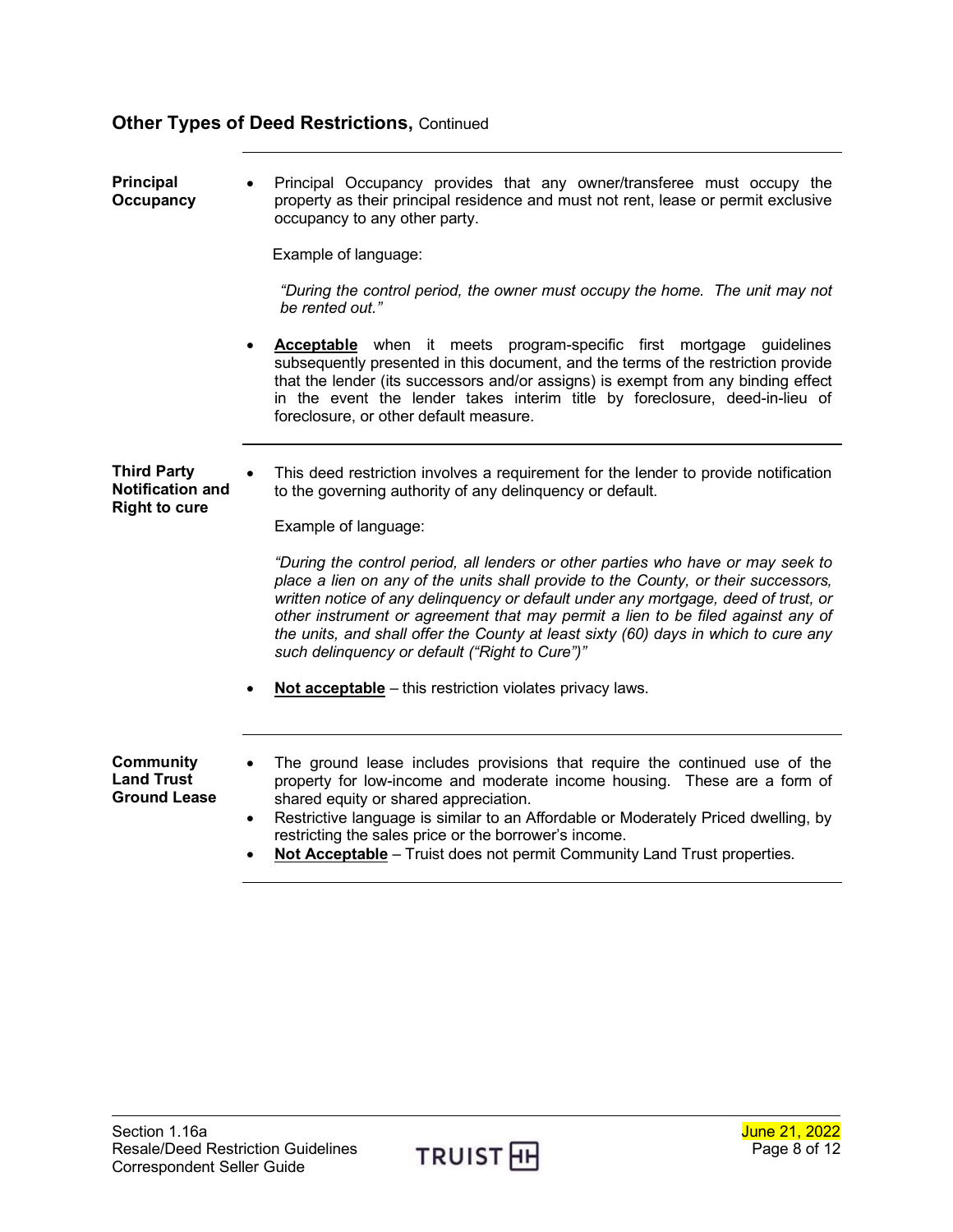# <span id="page-8-0"></span>**Program Guidelines**

<span id="page-8-3"></span><span id="page-8-2"></span><span id="page-8-1"></span>

| <b>Conventional</b><br><b>Agency Loan</b><br>Program<br><b>Guidelines</b> | Reference: See the "Properties with Resale Restrictions" topic outlined in Section<br>2.01 Agency Loan Programs of the Correspondent Seller Guide for guidelines.                                                                                                                                                                                                                                                                                                                                                                                                                                                                                                                                                                                                                                                                                        |
|---------------------------------------------------------------------------|----------------------------------------------------------------------------------------------------------------------------------------------------------------------------------------------------------------------------------------------------------------------------------------------------------------------------------------------------------------------------------------------------------------------------------------------------------------------------------------------------------------------------------------------------------------------------------------------------------------------------------------------------------------------------------------------------------------------------------------------------------------------------------------------------------------------------------------------------------|
| Conventional<br>Non-Agency<br>Loan Program<br><b>Guidelines</b>           | The following guidelines apply to all Truist conventional Non-Agency loan<br>programs. These guidelines are <i>in addition to</i> any specific conventional loan<br>program guidelines located under the Products tab in the Correspondent Seller<br>Guide and apply to any property subject to deed restrictions:<br>Primary residence<br>Second homes<br>$\bullet$<br>1-2 units only (includes Condominiums and PUDs)<br>$\bullet$<br>Fixed rate and ARMs<br>Ineligible properties:<br><b>Investment Properties</b><br>3-4 units<br>$\bullet$<br>Properties that are group homes or that are principally used to serve<br>disabled residents<br>Documentation in the loan file must indicate that the borrower and appraiser are<br>$\bullet$<br>aware that the property is subject to deed restrictions, such as the sales contract<br>and appraisal. |
| <b>FHA Loan</b><br>Program                                                | Reference: See Section 2.22 FHA 203(b) Loan Program for additional guidance on<br>resale/deed restriction requirements.                                                                                                                                                                                                                                                                                                                                                                                                                                                                                                                                                                                                                                                                                                                                  |

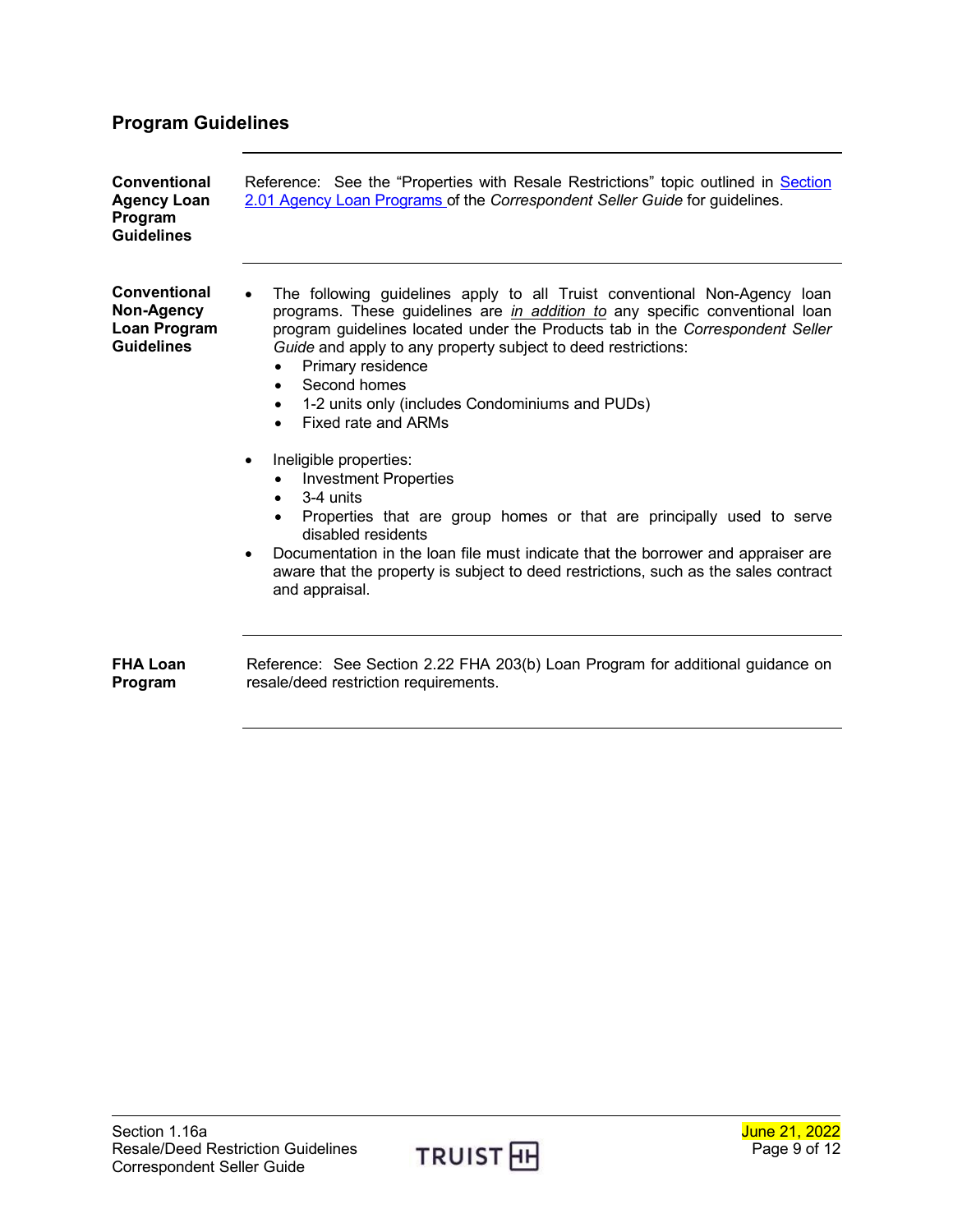## <span id="page-9-0"></span>**Appraisal Requirements**

<span id="page-9-1"></span>

| <b>Appraisal</b><br><b>Guidelines</b><br>$\bullet$<br>$\bullet$ | A full appraisal is required on properties subject to affordable dwelling or<br>Moderately Priced Dwelling covenants.<br>The appraiser must note on the appraisal report the existence of the deed<br>restrictions and comment on any impact the deed restrictions have on the<br>property's value and marketability.<br>The appraisal report must include at least three comparables with similar<br>$\bullet$<br>deed restrictions, including similar percentage of restricted properties within<br>the project or subdivision.<br>For properties in PUDs or Condominium projects, two of the comparables<br>$\bullet$<br>must be independent of control of the subject property's developer<br>IF the deed restrictions terminate or cease to exist automatically at the<br>$\bullet$<br>time the lender takes title under foreclosure or upon recordation of a deed-<br>in-lieu of foreclosure, THEN appraisal must reflect:<br>The market value of the property without consideration for the deed<br>$\bullet$<br>restrictions.<br>The following must be included in the appraisal report:<br>$\bullet$<br>This appraisal is made on the basis of a hypothetical condition that<br>the property rights being appraised are without resale and other<br>restrictions that are terminated automatically upon the latter of<br>foreclosure or the expiration of any applicable redemption period or<br>upon recordation of a deed-in-lieu of foreclosure.<br>IF the deed restrictions survive foreclosure or deed-in-lieu of foreclosure<br>$\bullet$<br>(meaning the restrictions will continue after foreclosure to the next owner),<br><b>THEN appraisal must reflect:</b><br>The impact that the deed restrictions have on value and be supported<br>by comparables with similar deed restrictions.<br>LTV must be calculated using the lesser of the sale price or appraised value with<br>the deed restrictions.<br>For non-Agency and government loan transactions only, properties that are not<br>subject to deed restrictions (non-restricted properties), but are located in projects<br>or communities with properties that are subject to deed restrictions, the<br>presale requirements must be met separately for both non-restricted units and<br>restricted units. |
|-----------------------------------------------------------------|----------------------------------------------------------------------------------------------------------------------------------------------------------------------------------------------------------------------------------------------------------------------------------------------------------------------------------------------------------------------------------------------------------------------------------------------------------------------------------------------------------------------------------------------------------------------------------------------------------------------------------------------------------------------------------------------------------------------------------------------------------------------------------------------------------------------------------------------------------------------------------------------------------------------------------------------------------------------------------------------------------------------------------------------------------------------------------------------------------------------------------------------------------------------------------------------------------------------------------------------------------------------------------------------------------------------------------------------------------------------------------------------------------------------------------------------------------------------------------------------------------------------------------------------------------------------------------------------------------------------------------------------------------------------------------------------------------------------------------------------------------------------------------------------------------------------------------------------------------------------------------------------------------------------------------------------------------------------------------------------------------------------------------------------------------------------------------------------------------------------------------------------------------------------------------------------------------------------------------------------------------------------------------------|

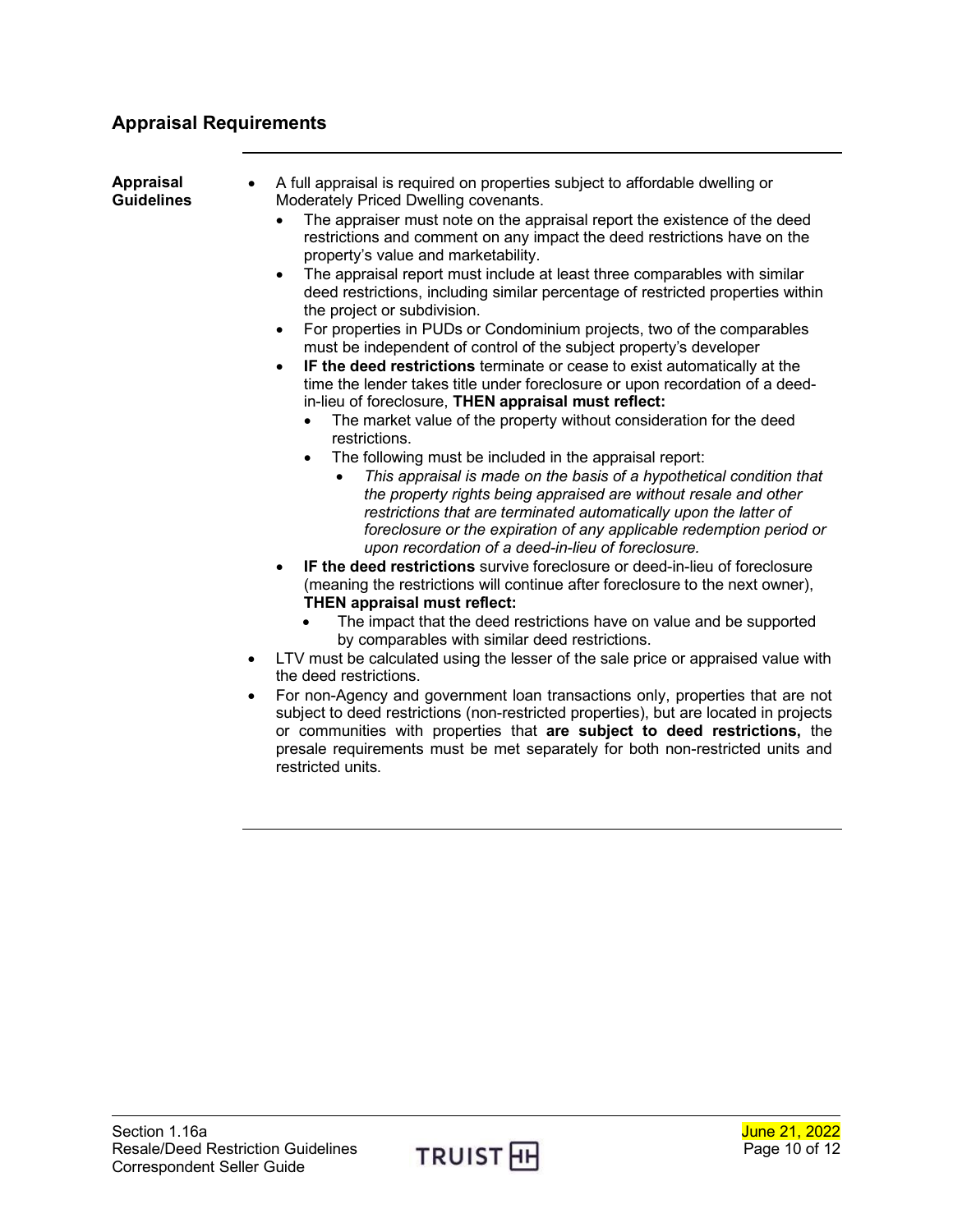#### <span id="page-10-0"></span>**Loan Submission and Underwriting**

<span id="page-10-1"></span>**General** Follow the guidelines noted in the Underwriting section of the Correspondent Seller Guide for loans submitted to Truist and for loans underwritten by approved Delegated lenders.

> Reference: See [Section 1.05: Underwriting](https://www.truistsellerguide.com/manual/cor/general/1.05Underwriting.pdf) in the Correspondent Seller Guide for additional information on underwriting.

#### <span id="page-10-2"></span>**Closing and Loan Settlement Documentation**

- <span id="page-10-3"></span>**General** • In order to close a loan with a deed restriction, the recorded document creating the restriction must:
	- Meet the Truist requirements set forth in this document or contain lender exemption language with respect to each restriction;

Examples of this lender exemption language:

- "*The provisions of this paragraph relating to the restriction(s) shall not apply to any insurance company, bank, federal savings and loan association, corporate mortgage or real estate investment trust, or their successors or assigns, in the event of a sale to such mortgagees, or sales by such mortgagees after acquiring title by virtue of a deed in lieu of foreclosure or a foreclosure sale"; or*
- *"The provisions of this paragraph shall not apply to any lender, their successors or assigns, in the event that the lender acquires title by virtue of a deed-in-lieu of foreclosure or a foreclosure sale"*
- Meet applicable loan program guidelines; *and*
- Be appropriately addressed in title insurance.
- The Correspondent lender must:
	- Review the loan documents to determine whether deed restrictions are involved. This includes any of following documents: the purchase contract, the appraisal, the master deed, or the condominium Declarations (Covenants, Conditions and Restrictions) or By-Laws.
	- A full appraisal is required.
	- Review the title commitment for any Schedule B -Section II Exceptions that may reference deed books/pages where covenants, conditions, and restrictions may be recorded.